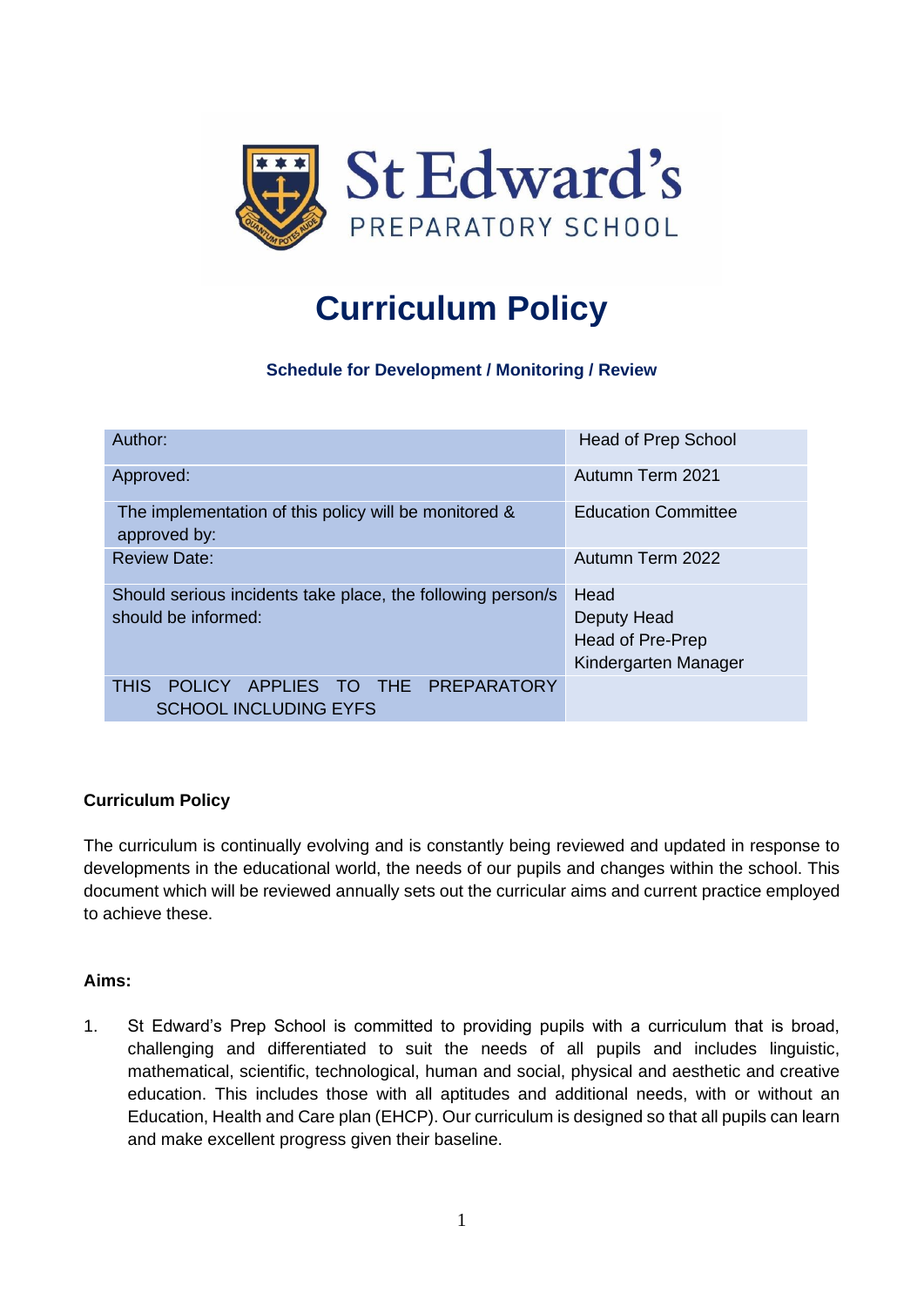- 2. We aim to ensure all pupils have equal access to the curriculum regardless of gender, ethnic or national origin, colour, religion, belief (including lack of religion and belief) and physical mobility or special educational need.
- 3. We provide a rich and stimulating environment where pupils feel confident, have a love of learning and aim to achieve high standards
- 4. We provide pupils with a curriculum for the 21<sup>st</sup> century where we foster independent learners who are confident in the use of new technology, have the skills to access knowledge and develop their practical and problem-solving skills. We encourage pupils to discuss, reflect and evaluate their learning experiences.
- 5. We provide effective preparation for the opportunities, responsibilities and experiences of life in British society, including the values of democracy, the rule of law, individual liberty and acceptance of those with different faiths and beliefs. There is a rich provision of classroom and extra-curricular activities that develop character attributes, such as leadership and resilience.
- 6. We deliver personal, social, health, emotional and economic education, reflecting the School's Catholic Christian ethos, encouraging respect for other people, having regard for the protected characteristics set out in the 2010 Education Act.
- 7. We provide a programme of activities for pupils in the early years (EYFS) which is appropriate to their educational needs in relation to their personal, social, emotional and physical development and language skills.
- 8. We aim to ensure that pupils can function as adult citizens in the future through inviting a range of visiting speakers into school, making visits to the local community and further afield and having all pupils being actively involved in charitable activities.

# **Teaching**

Teaching at St Edward's Preparatory School is characterised by:

- 1. Pupils being enabled to acquire new knowledge and make excellent progress according to their starting points, so that they increase their understanding and develop age and stage appropriate skills in subjects taught.
- 2. Fostering in pupils the application of intellectual, physical and creative effort, interest in their work and the ability to think and learn for themselves.
- 3. Well planned lessons and effective teaching methods, activities and management of class time.
- 4. A thorough understanding of the aptitudes, needs and prior attainments of the pupils, ensuring that these are taken into account in the planning and delivery of lessons.
- 5. A demonstration of excellent knowledge and understanding of the subject matter being taught.
- 6. Effectively utilising classroom resources of an excellent quality, quantity and range.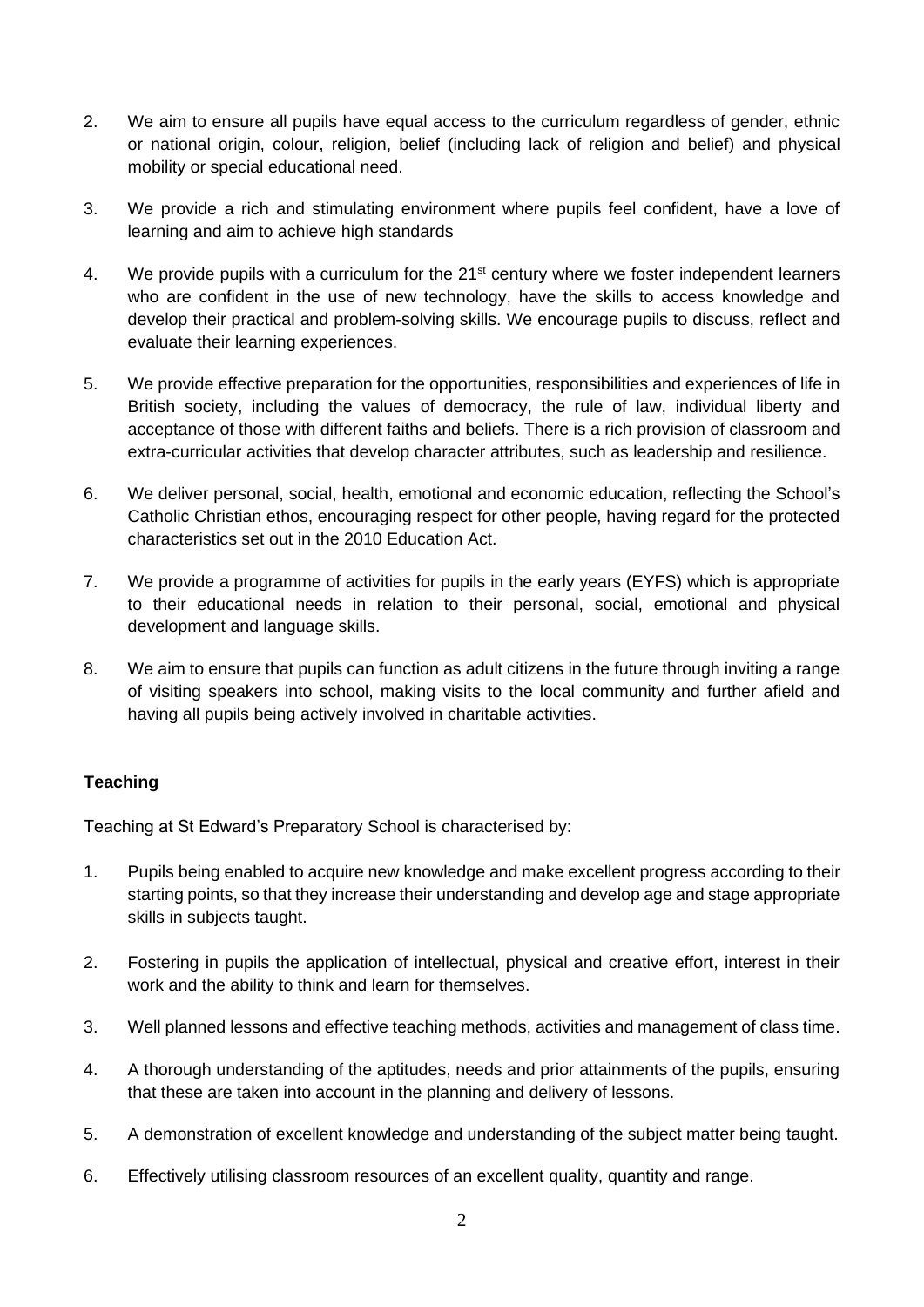- 7. Using our assessment framework (Classroom Monitor) to assess pupils' work regularly and thoroughly and using information from the assessment to plan teaching so that pupils from all groups can progress equally and consistently.
- 8. Utilising effective strategies for managing behaviour and encouraging pupils to act responsibly.
- 9. Promoting the British values of democracy, the rule of law and mutual respect and acceptance of those with different faiths/beliefs and none.
- 10. Not discriminating against pupils, contrary to Part 6 of the Equality Act 2010. The school is proactive in establishing a culture of equality in which pupils with protected characteristics do not experience unlawful discrimination. This includes indirect as well as direct discrimination.
- 11. Treating pupils with dignity, building relationships rooted in mutual respect.
- 12. Having regard for the need to safeguard pupils' well-being.
- 13. Being proactive in removing a culture which is hostile to those with protected characteristics and being proactive in responding to bullying of pupils with protected characteristics.
- 14. Inclusive teaching practices and ensuring that adjustments are made to procedures and policies to ensure that pupils with disabilities are not put at a disadvantage.
- 15. A curriculum which allows pupils to learn about the achievements of other cultures, including those outside Europe.
- 16. Ensuring that pupils do not form a negative or restrictive view of the opposite sex, or those with other protected characteristics such as race.

#### **COVID- 19**

1. Where pupils have missed areas of the curriculum during the COVID period, the school will make adjustments based on assessment of pupils' learning and progress with a view to addressing gaps in knowledge and skills.

2. The school has a contingency plan in place to deliver comprehensive remote education to pupils who need to self-isolate or if there was a temporary school closure.

#### **Subjects and lesson allocation**

# **EYFS**

There are seven areas of learning and development. All areas are important and inter-connected.

The three prime areas are: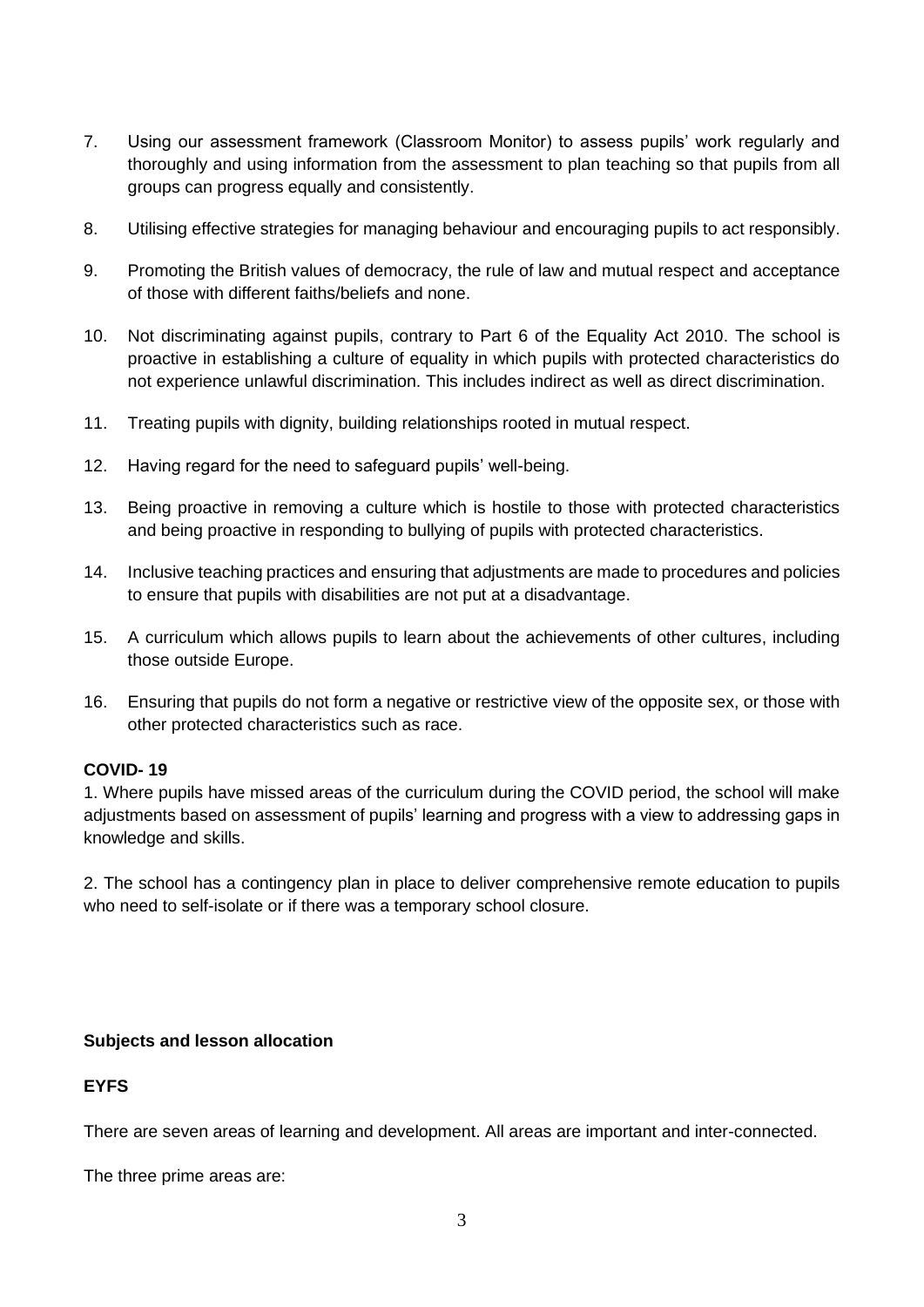- communication and language.
- physical development.
- personal, social and emotional development.

There are four specific areas, through which the three prime areas are strengthened and applied:

- literacy.
- Mathematics.
- understanding the world.
- expressive arts and design.

The IPC (International Primary Curriculum) is used to support topics alongside the EYFS in Reception and Pre-School

# **Outdoor Learning**

The outdoor curriculum is embedded through Forest School sessions, with Pre-School and Reception children.

## **Year 1 and 2**

The curriculum in Year 1 is designed to progress smoothly from the EYFS. It extends the children academically whilst encouraging independent learning.

The following subjects are taught in Years 1 and 2:

| English                    | Art                                   | Design and Technology |
|----------------------------|---------------------------------------|-----------------------|
| <b>Mathematics</b>         | <b>Physical Education</b>             | Geography             |
| Science                    | Computing                             | History               |
| French                     | <b>Music</b>                          | Drama                 |
| <b>Religious Education</b> | Personal, Social and Health Education | <b>Forest School</b>  |

#### **Y3 - Y6 Number of lessons**

| Yr       | Eng | <b>Maths</b> | Sci | IT | <b>MFL</b> | <b>RE</b> | Art | Tech | Games | <b>PE</b> | Drama/       | <b>PSHE</b> | Hist/ |
|----------|-----|--------------|-----|----|------------|-----------|-----|------|-------|-----------|--------------|-------------|-------|
|          |     |              |     |    |            |           |     |      |       |           | <b>Music</b> |             | Geog  |
| n<br>- 2 |     |              | n   |    |            |           |     |      |       | 1.5       | o            | 0.5         |       |
|          |     |              | ,   |    |            |           |     |      |       | 1.5       | n            | 0.5         |       |
| э        |     |              | ີ   |    |            |           |     |      | n     | 1.5       | n            | 0.5         |       |
| 6        | 6   |              | ົ   |    |            |           |     |      | w     | 1.5       | ◠            | 0.5         |       |

Morning lessons have a duration of 50 minutes. Afternoon lessons have a duration of 60 minutes.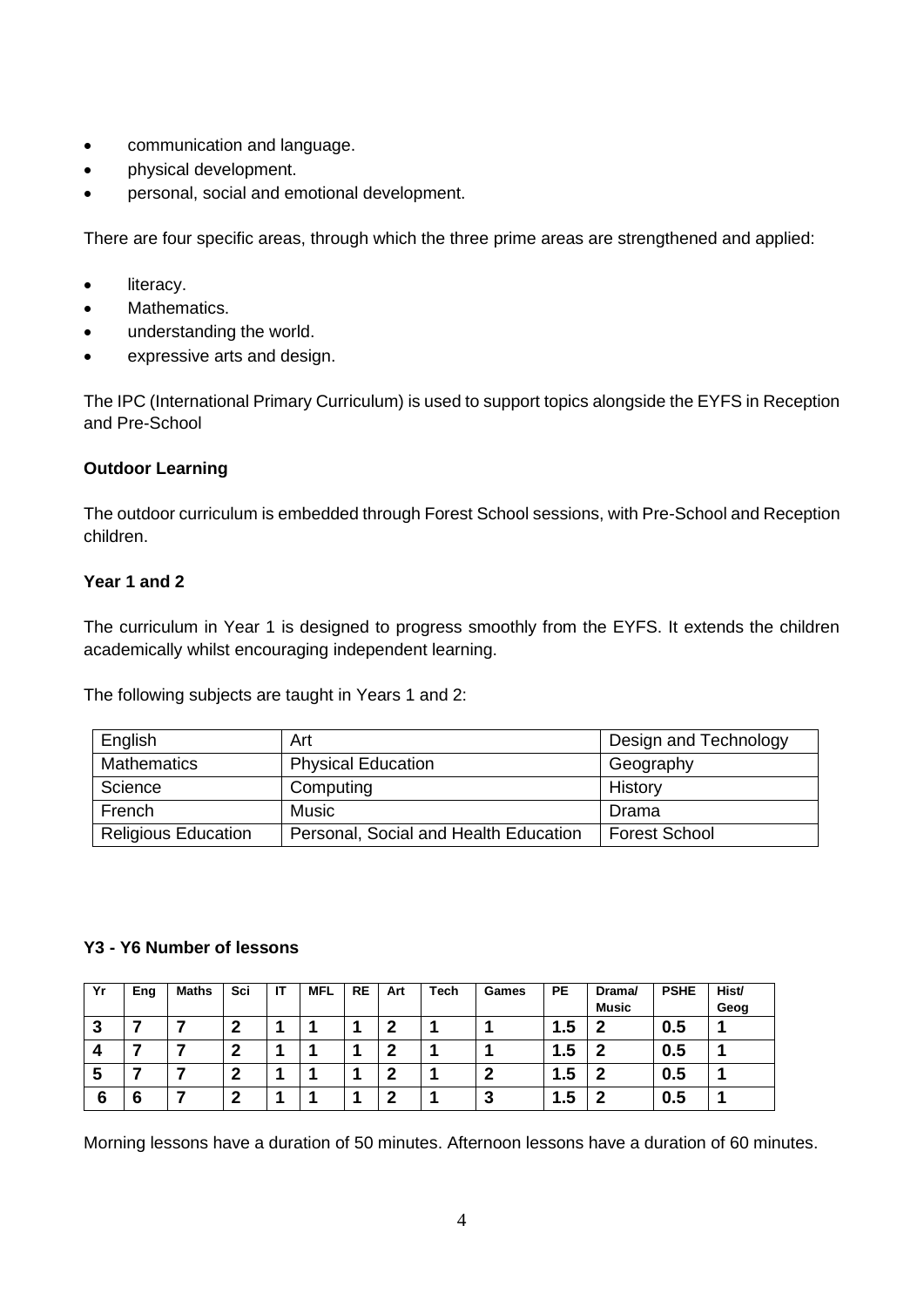# **Curriculum Co-ordination**

The Deputy Head and Head of Pre-Prep are responsible to the Headmaster for the academic life of the School. Each Head of Subject has the responsibility of coordinating and managing the subject, monitoring good teaching practice and, through consultation with colleagues, producing a scheme of work.

## **Ability Grouping**

Pupils are ability grouped for Maths from Year 3 onwards and English from Year 4 onwards. In Maths they are grouped using the CEM InCAS online digital tests, cognitive ability tests and teacher assessment. These same tests are used to update groups when pupils move into Year 5. These same setting tools are also used to make changes to grouping during Years 5 and 6. Pupils are ability grouped for Science in Years 5 and 6 using data from regular topic tests along with teacher assessment and reference to the pupils' English and Maths ability. The progress of children within each group is closely monitored with transition between groups being carried out where appropriate.

## **Homework**

Homework is part of the broad, balanced education offered at St. Edward's. Homework is designed to enrich and develop a child's learning, reinforcing work covered in the classroom. In the Prep Department homework is set using the VLE where possible.

In Reception, homework will be in the form of sounds reinforcement and reading.

In Year 1 the children will be asked to read from their individual or guided reading books. They also take home spellings once a week for a short quiz.

Year 2 children will have homework in the form of reading from individual and guided reading books as well as English (spellings), Maths or topic work. Sometimes this is in the form of research. Reading books are taken home most days. Any other homework is usually taken home on Fridays to be returned the following week.

Homework in the Prep Department encourages pupils to foster healthy study habits, standing them in good stead for their secondary education. Homework should:

- 1. Initiate good study habits.
- 2. Reinforce what has been happening in class and be appropriate to short and medium term plans.
- 3. Be suitable for the pupils' ability.

In the Prep Department, Maths and English homework is handed in the day after being set. In addition, the VLE is a homework grid where pupils are able to choose homework from a range of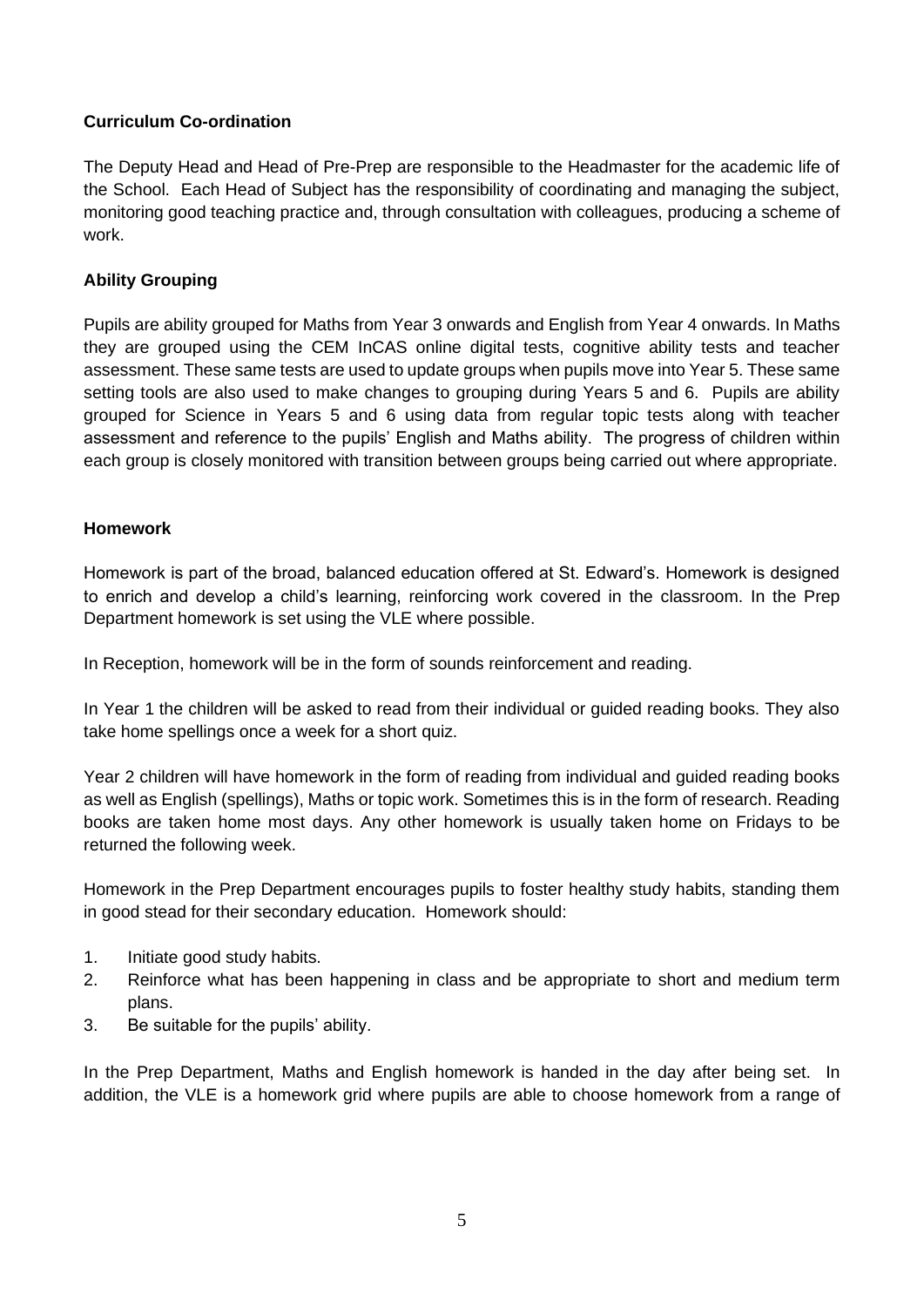subjects including Science, Humanities, Computing, Music/Drama, Technology, MFL, PSHE and Art. This homework is handed in over a longer time frame.

# **Extra-Curricular Activities**

The School places great value in pupil participation in extra-curricular activities with activities taking place both at lunchtime and after-school. Extra-curricular activities aim to develop the pupils' confidence, skills and interests. After-school clubs also enrich the pupils' educational experience and are co-ordinated by the Deputy Head.

## **Field Trips/Visitors to School**

We aim to provide pupils with a wealth of first-hand experiences and we place a strong emphasis on educational visits, visitors to the School and residential trips

## **Year Group Educational Visits and Residential Trips**

| Reception         | Farm visit, Cotswold Wildlife Park, Science and Literature Festivals         |
|-------------------|------------------------------------------------------------------------------|
| Year 1            | Bristol Zoo, Cotswold Farm Park, Science and Literature Festivals            |
| Year 2            | Westonbirt, Slimbridge, Science and Literature Festivals                     |
| Year <sub>3</sub> | Cadbury World, Roald Dahl Museum, Three Counties Show, Science and           |
|                   | <b>Literature Festivals</b>                                                  |
| Year 4            | River study, Residential trip to Manor Adventure, Science and Literature     |
|                   | <b>Festivals</b>                                                             |
| Year <sub>5</sub> | John Moore Museum, Residential trip to PGL, Science and Literature Festivals |
| Year <sub>6</sub> | Black Country Museum, Evacuee Day, Residential trip to France, Science and   |
|                   | <b>Literature Festivals</b>                                                  |

#### **Assessment, Recording and Reporting Progress**

We believe that formative and summative assessment are essential to:

- allow staff to monitor the progress of individual pupils
- help staff to evaluate the provision they make and to plan effectively and differentiate work accordingly
- compare pupils' work with national standards.
- identify pupils' needs of learning and for learning.
- track pupil progress across time
- assist in reporting to parents.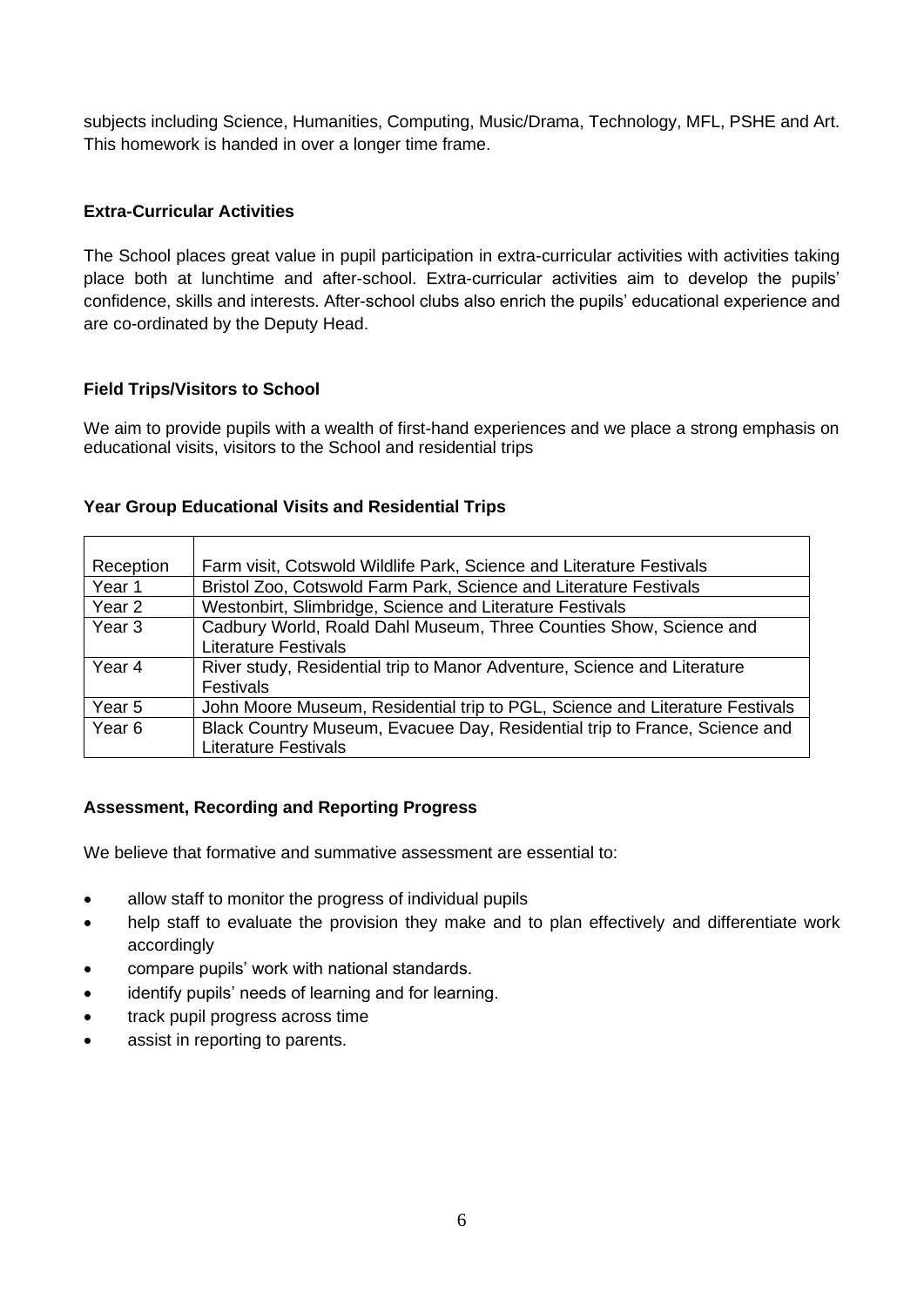## **Annual Assessment Timetable**

| <b>Year Group</b> | <b>Autumn Term</b>                                                                                | <b>Spring Term</b>                          | <b>Summer Term</b>                                                                                    |
|-------------------|---------------------------------------------------------------------------------------------------|---------------------------------------------|-------------------------------------------------------------------------------------------------------|
| <b>Nursery</b>    | <b>EYFS Progress</b><br>Check at 2 years                                                          |                                             |                                                                                                       |
| <b>Reception</b>  | <b>Baseline</b><br>Assessment<br><b>CEM</b><br><b>Ongoing EYFS</b><br>observational<br>assessment | Ongoing EYFS<br>observational<br>assessment | <b>Ongoing EYFS</b><br>observational<br>assessment<br><b>EYFS Foundation</b><br><b>Stage Profiles</b> |
| Year $1 - 6$      | <b>NGRT, BSTS CATs</b>                                                                            | <b>InCAS</b>                                | <b>NGRT, BSTS</b>                                                                                     |

## **Key to abbreviations:**

NGRT: New Group Reading Test BSTS: British Spelling Test CAT: Cognitive Ability Test InCAS

# **Annual Reporting Timetable**

| <b>Year Group</b> | <b>Autumn Term</b>       | <b>Spring Term</b> | <b>Summer Term</b>   |  |
|-------------------|--------------------------|--------------------|----------------------|--|
| <b>Pre-School</b> | Written reports.         | Written reports.   | Written reports.     |  |
|                   |                          |                    | Parents' Evening.    |  |
| <b>Reception</b>  | <b>Pastoral Parents'</b> | Parents' Evening.  | <b>EYFS Profile.</b> |  |
|                   | Evening.                 | Written report.    | Parents' Evening.    |  |
|                   | Written report.          |                    | Written reports.     |  |
| Year $1 - 6$      | <b>Pastoral Parents'</b> | Parents' Evening.  | Written reports.     |  |
|                   | Evening.                 | <b>Effort and</b>  |                      |  |
|                   | Written report.          | Achievement        |                      |  |
|                   |                          | Grades.            |                      |  |

# **Individual Learning Support**

Every effort is made to meet the particular needs of all children. The SENCO will draw up a programme of support for children with Individual Needs. In the classrooms, there is a team of teaching assistants to give assistance. Where a pupil has an ECHP, education will be provided which fulfils its requirements. One to one sessions are available with a charge for pupils with Individual Needs. These are provided by the SENCO.

Children of above average ability will receive a differentiated curriculum that is relevant to their needs (see ALPHA Policy).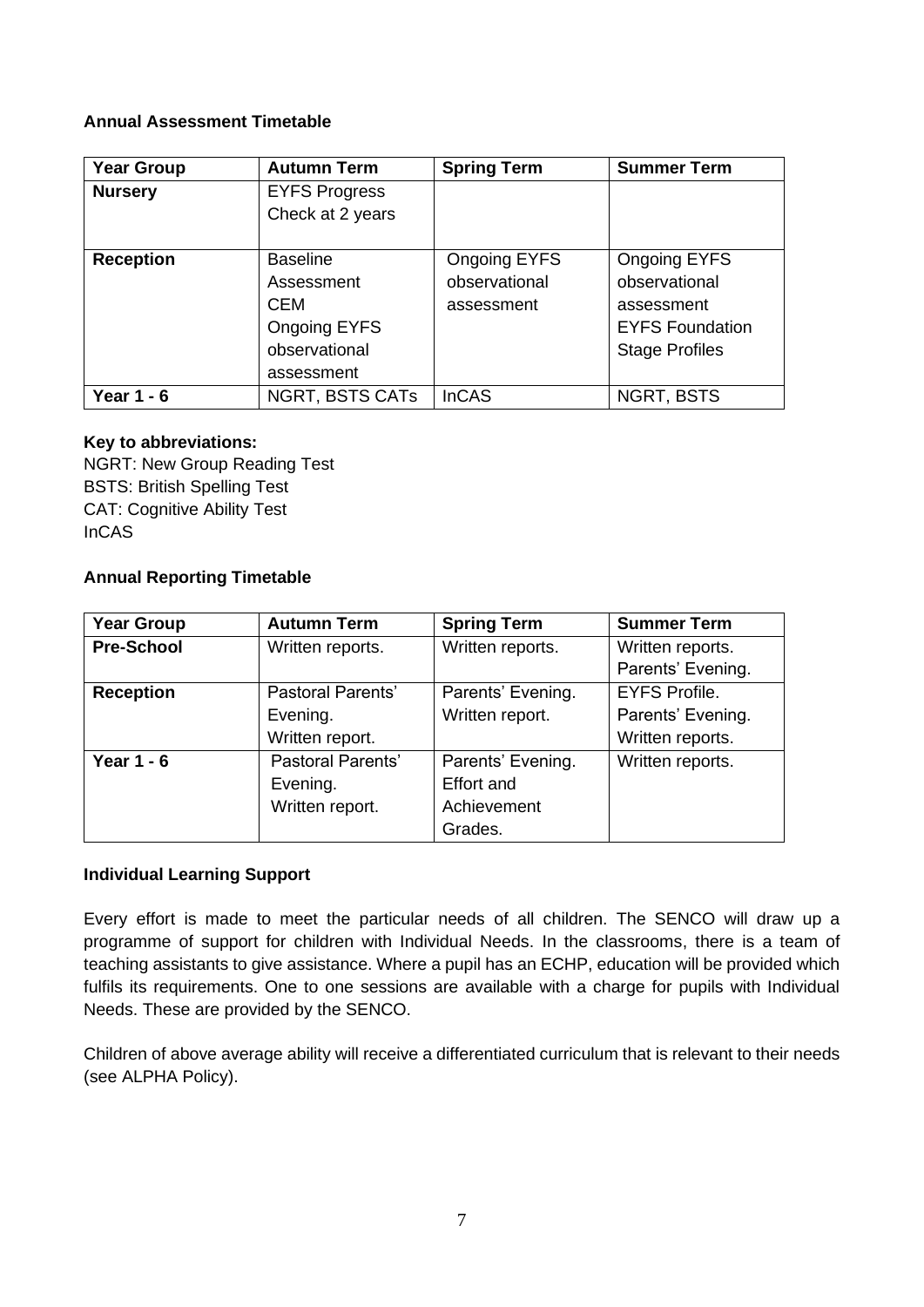# **PSHE**

PSHE plays an important part in the development of pupils. PSHE lessons are allocated a specific time slot on the school timetable, but we recognise that this is a cross-curricular subject which affects all aspects of a pupil's development in school. Lessons aim to encourage respect for others with particular regard to the protected characteristics under the Equality Act 2010 which are: age, disability, gender reassignment, marriage and civil partnerships, pregnancy and maternity, race, religion or belief, sex and sexual orientation. In addition to timetabled lessons, many aspects of the PSHE curriculum are covered by the regular assembly programme. As part of the PSHE Programme, Relationships amd Sex Education is provided to Year 5 and Year 6 pupils.

In the EYFS,PSED is divided into three areas: managing feelings, self-confidence and building relationships.

All three areas are an essential component in the children's learning and development.

## **British Values**

The school actively promotes the fundamental British values of democracy, the rule of law, individual liberty, and mutual respect and acceptance of those with different faiths and beliefs.

The school ensures that principles are actively promoted which:

- Enable pupils to develop their self-knowledge self-esteem and self-confidence.
- Enable pupils to distinguish right from wrong and to respect the civil and criminal law of England.
- Encourage pupils to accept responsibility for their behaviour, show initiative and understanding how they can contribute positively to the lives of those living and working in the locality in which the school is situated and to society more widely.
- Enable pupils to acquire a broad general knowledge of and respect for public institutions and services in England.
- Foster acceptance and harmony between different cultural traditions by enabling pupils to acquire an appreciation of and respect for their own and other cultures.
- Encourage respect for other people, paying particular regard to the protected characteristics set out in the 2010 Equality Act.
- Encourage respect for democracy and support for participation in the democratic process, including respect for the basis on which the law is made and applied in England.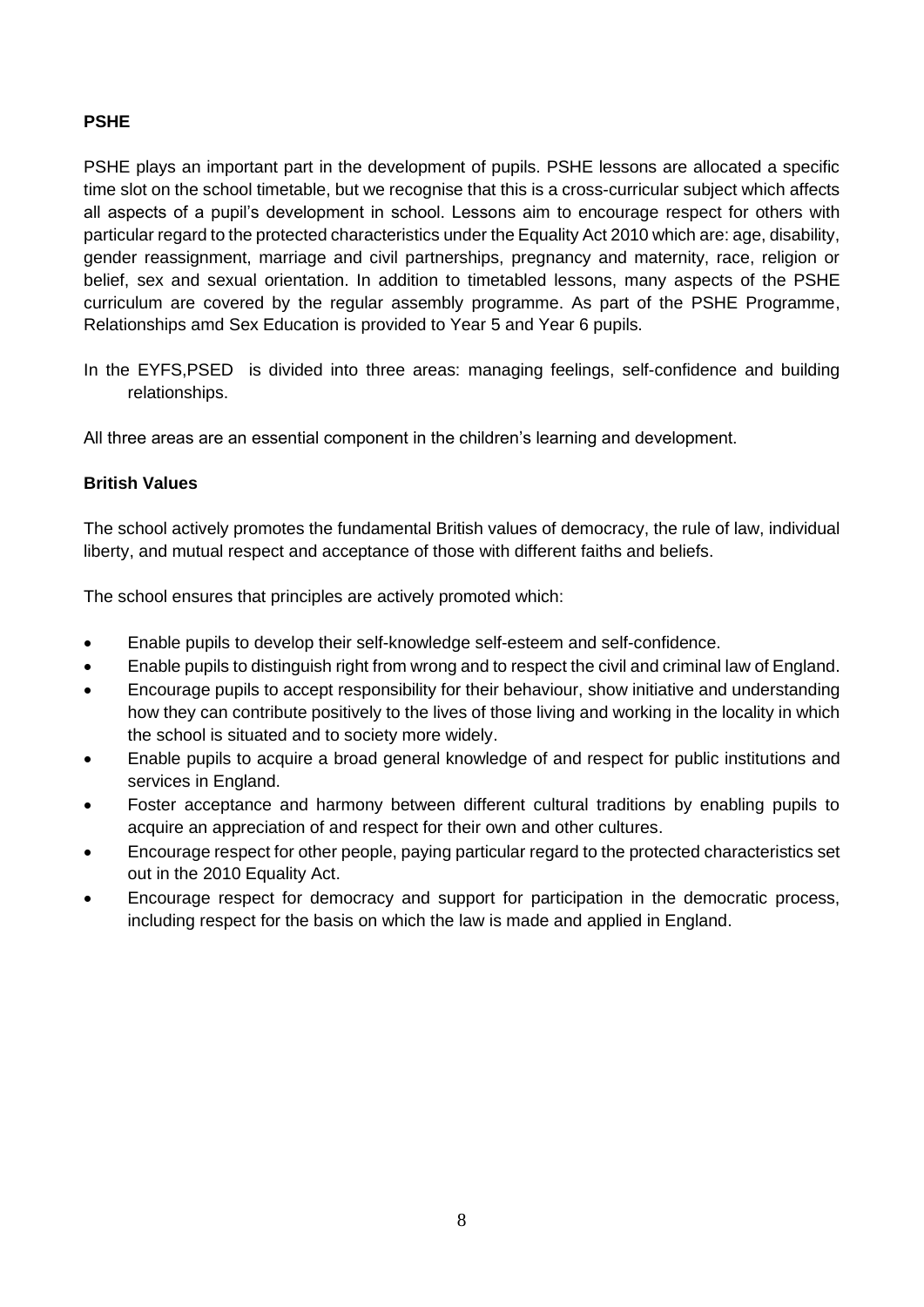## **Curriculum Liaison**

#### **Pre-School to Reception**

Meetings are held weekly to share best practice and to aid transition.

## **Pre-Prep to Prep Liaison**

Regular meetings take place between Year 2 and Year 3 teachers to ensure continuity across phases.

## **Preparatory to Senior Liaison**

Regular meetings are conducted between Heads of Subject and Senior School Heads of Department to ensure a smooth transmission between schools.

## **Specialist Teachers**

Specialist teaching is introduced to the school from Year 3 in Art, PE, Games, MFL, Computing, Drama and Music.

## **Equal Opportunities**

The school is committed to equal opportunities, in respect to gender, religion or belief, ethnic origin,disability or sexual orientation. Positive measures are taken to combat prejudice and discrimination of any form, including a pupil's value as a person, their human rights and their expectations for adult life on account of their sex. All pupils are given full access to the school academic curriculum and the school's wider curriculum. The school is aware of recent legislation concerning those with disabilities and ensures that statutory obligations are met.

## **Outdoor Learning**

The outdoor facilities provide a rich learning environment that helps to consolidate and extend all curriculum topics covered in the classroom. Forest School is delivered to pupils throughout the Pre-Prep.

#### **Practical Learning**

The school encourages practical learning where appropriate. This is facilitated by use of the school grounds and the specific subject classrooms including the laboratory, computing room, art room, technology room and music room.

#### **Computing**

Pupils from Reception to Year 6 receive a weekly practical computing lesson in the computing room. Classroom studies are also supported through the use of iPads.

#### **Physical Education**

Pupils from Pre-School to Year 6 receive a significant amount of physical education. This includes regular access to the outdoors, swimming, gymnastics and various field sports. Years 3-6 also take part in sporting fixtures with other local schools.

#### **Religious Education**

At St Edward's Religious Education instils a deeper knowledge and understanding of the Christian religion, especially the Catholic life of our School, and of other world religions.